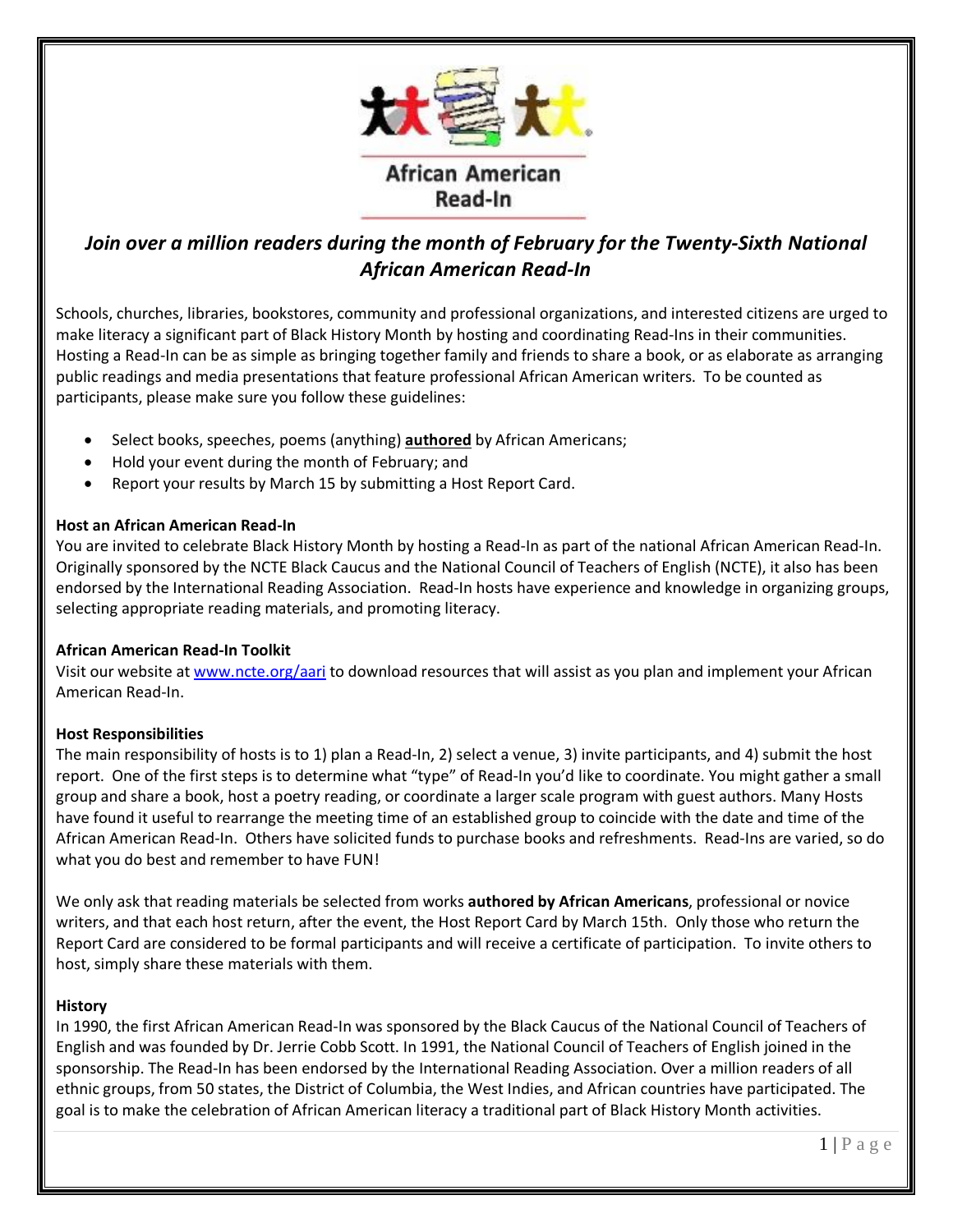

### **About the Host Report Card**

The Host Report Cards are used to compute the total number of readers, nationwide, each year. Each individual report card is then converted into an annual report card on the African American Read-In. In addition, your name and/or organization is added to the national database which gives tangible evidence of YOUR ROLE in making literacy a significant part of Black History Month. To be an official participant, you must submit a HOST REPORT CARD after the event and no later than March  $15<sup>th</sup>$ . Please remember that we are creating a tradition, and we want YOU to be a documented part of that tradition.

*--Dr. Jerrie Cobb Scott, Founder & National Director*

### **Deadline to Submit your Host Report Card**

The Host Report Card should be submitted after your African American Read-In and no later than March 15. Please include the total number of participants, including both readers and listeners.

### **Ways to Submit Your Host Report Card**

The easiest way to submit is to use our online form located at<https://secure.ncte.org/forms/aari>. You can also use the attached Host Report Card and return it via fax, email, or postal mail.

> National Council of Teachers of English c/o African American Read-In Host Report 1111 W. Kenyon Road Urbana, IL 61801 Fax: (217) 328 - 0977 Email: [aari@ncte.org](mailto:aari@ncte.org)

#### **Contact Information**

For more information about the African American Read-In please visit<http://www.ncte.org/aari>, call us at (800) 3696283 ext. 3628, or email us at [aari@ncte.org.](mailto:aari@ncte.org)

Dr. Jerrie Cobb Scott, African American Read-In Founder & National Director Dr. Mila Thomas Fuller, Deputy Executive Director, National Council of Teachers of English (NCTE) Carrie Stewart, Project Coordinator, National Council of Teachers of English